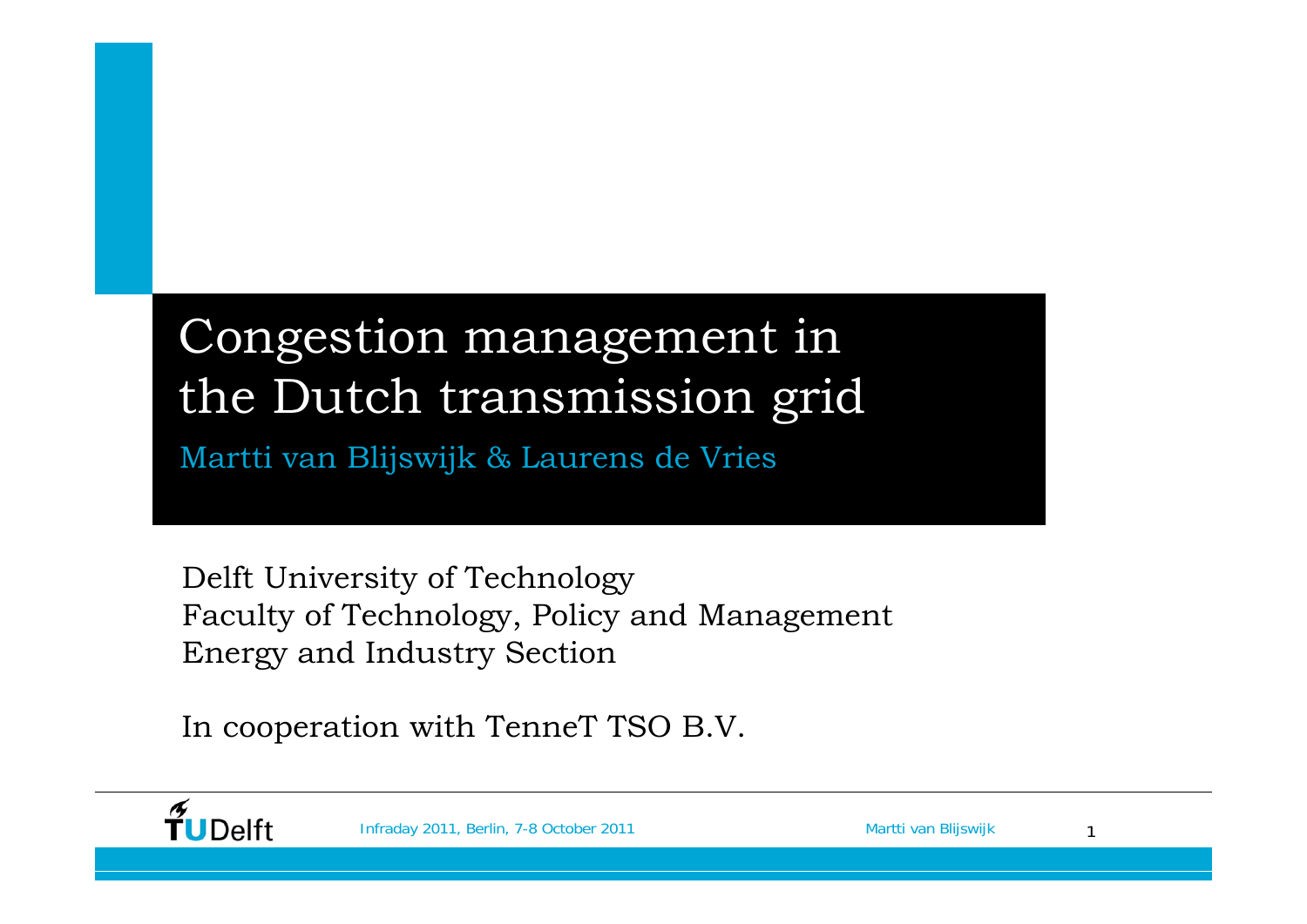# Congestion in the Netherlands

#### A brief history

- Generation capacity expansion
- New connection policy
- Transmission investment lag
- Congestion management
	- Review of methods
	- Decision: "basic system redispatch"
- Operational since April 2011
- Resulting congestion costs?

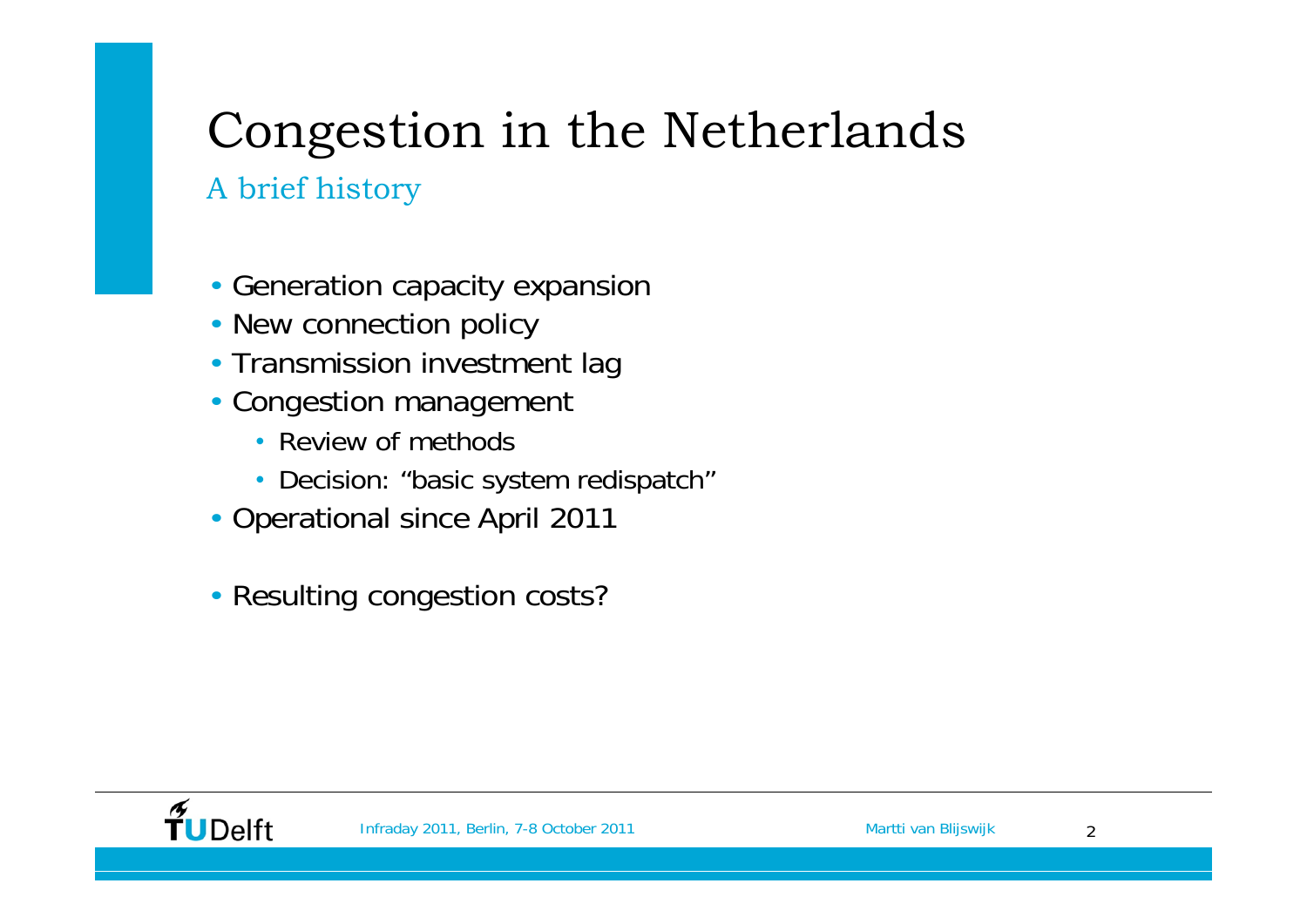# Quantitative model

- Simulation of 4 methods
	- Basic system redispatch
	- Market splitting
	- Market coupling
	- PX-based method
- Assumptions

 $\widetilde{\mathbf{T}}$ UDelft

- 4 congestion regions
- Mandatory pool
- Offers reflect marginal cost
- Fixed demand (peak load)
- Cross-border trade: fixed MCP

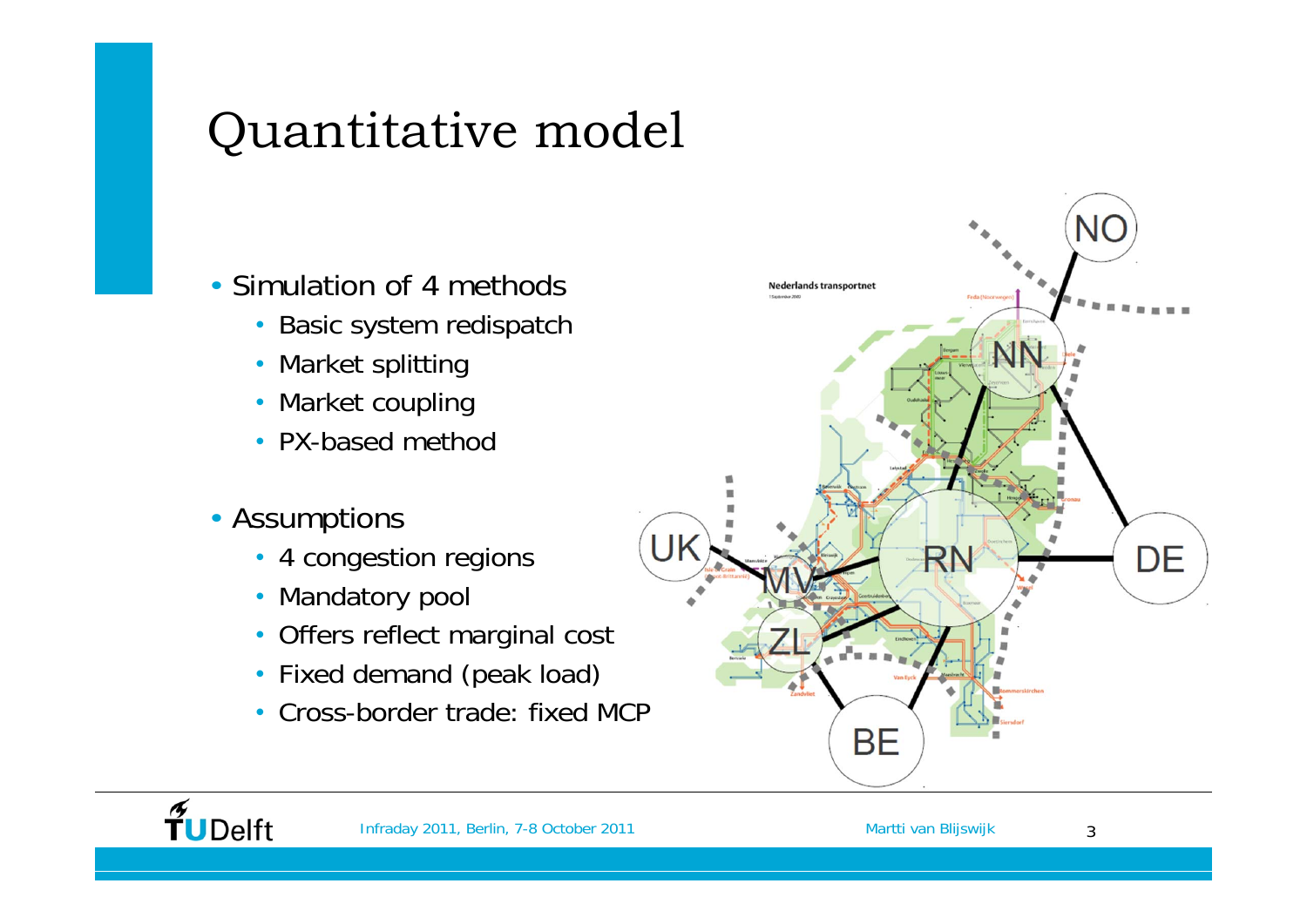

- Generators: all units in the Netherlands (>60 MW<sub>e</sub>)
	- Estimated marginal costs



4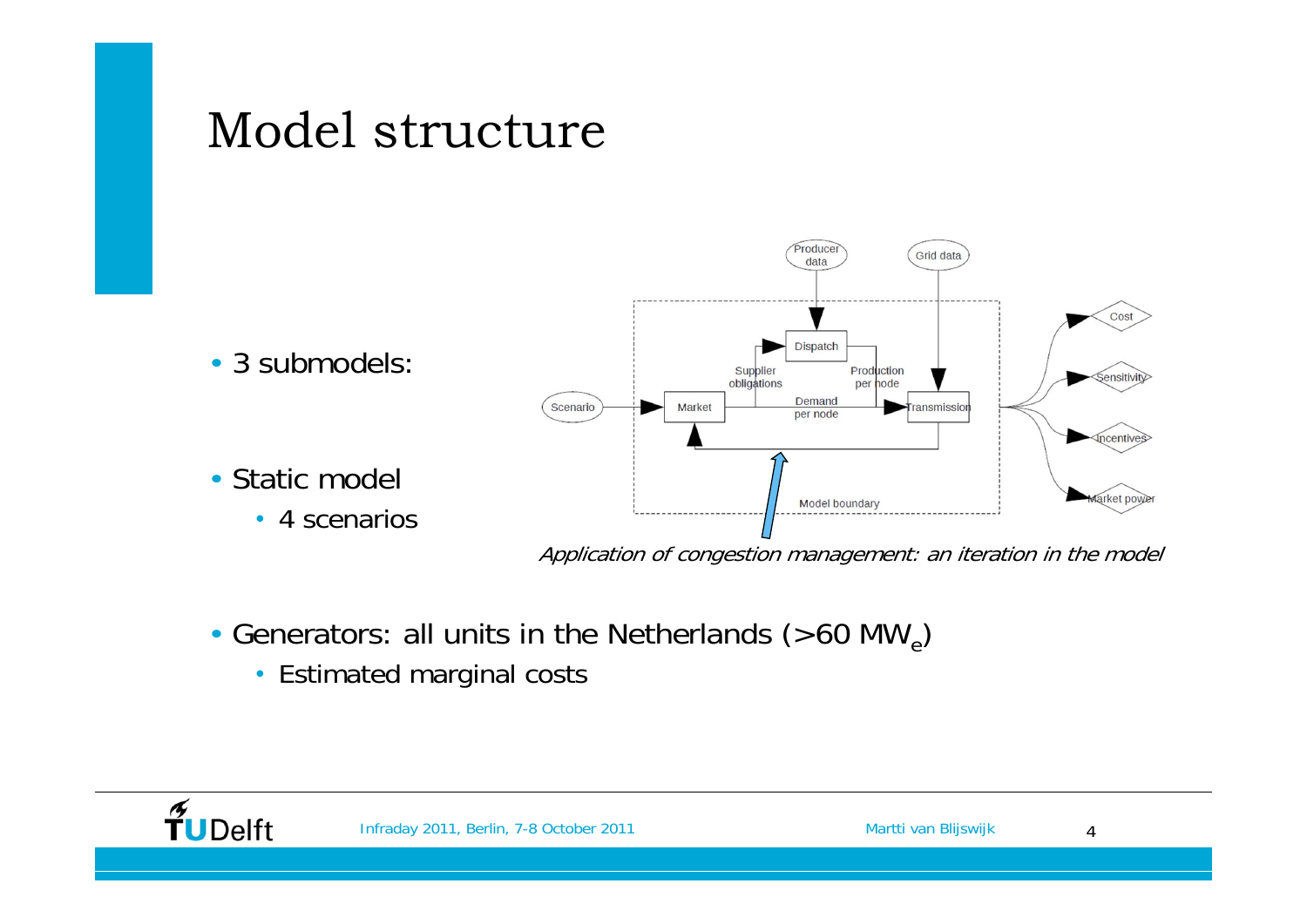#### Results

- Low congestion costs
	- Similar cost structures
	- 12,000 MW within narrow offer range
	- € 231/hr when 1292 MW congested
	- $\epsilon$  2 mln./yr when linearly extrapolated
- Differences in cost allocation
	- Incentives for generators, consumers, or TSO
	- Weak/strong incentives
- Opportunities for strategic bidding
	- "Congestion management game"

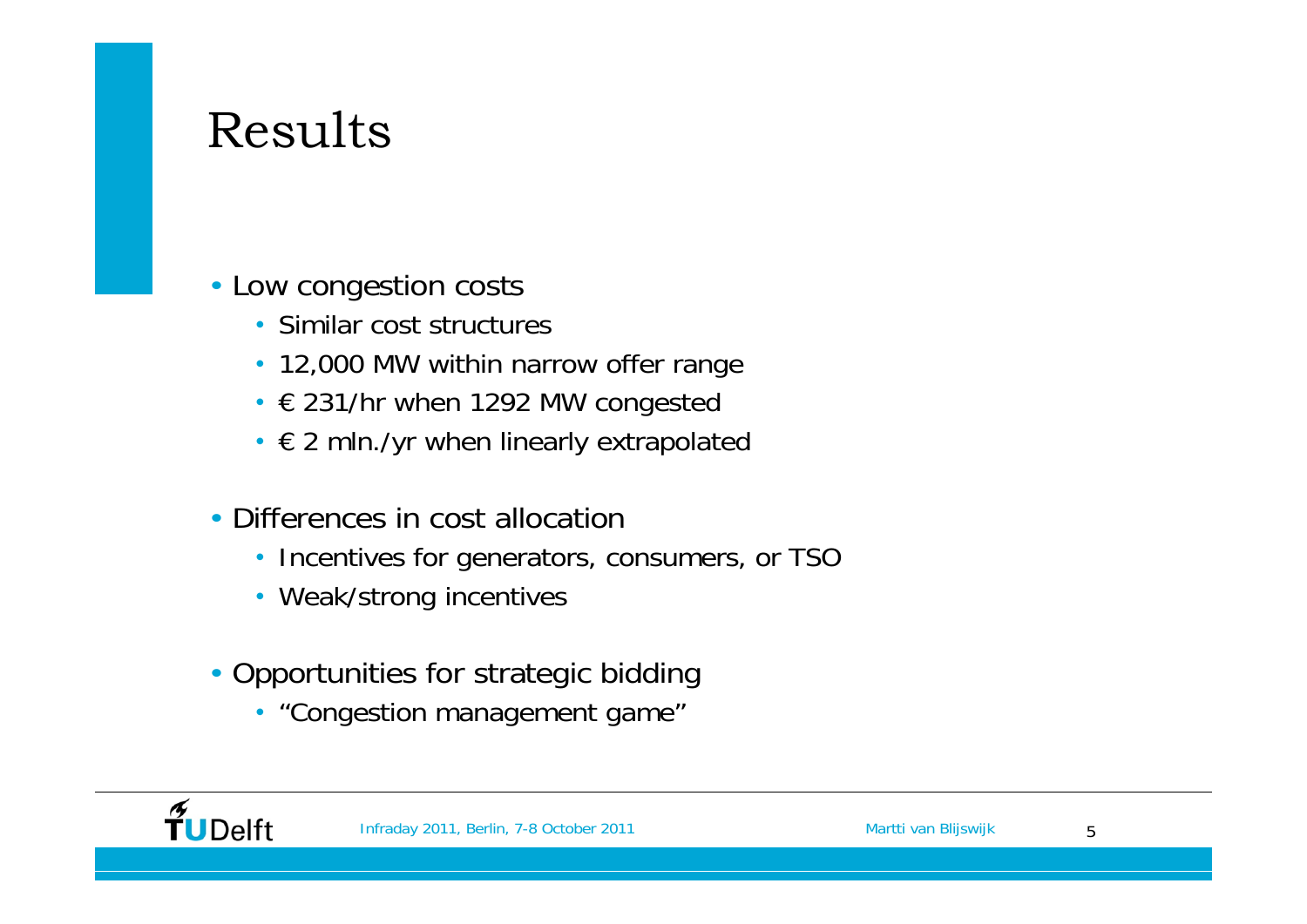### Discussion

- Incentive 'target': TSO vs market players
- Congestion pricing two perspectives:
	- TSO: responsible for maintaining 'copper plate'
		- No incentive for market to behave efficiently
	- Market: congestion costs reflect scarcity
		- Large congestion costs/revenues, evem when low cost of redispatch
- Societal interest
	- Transmission efficiency is only one aspect
	- Other siting considerations
- Congestion cost allocation
	- Part of a broader discussion
	- $\rightarrow$  How to provide optimal locational incentives?